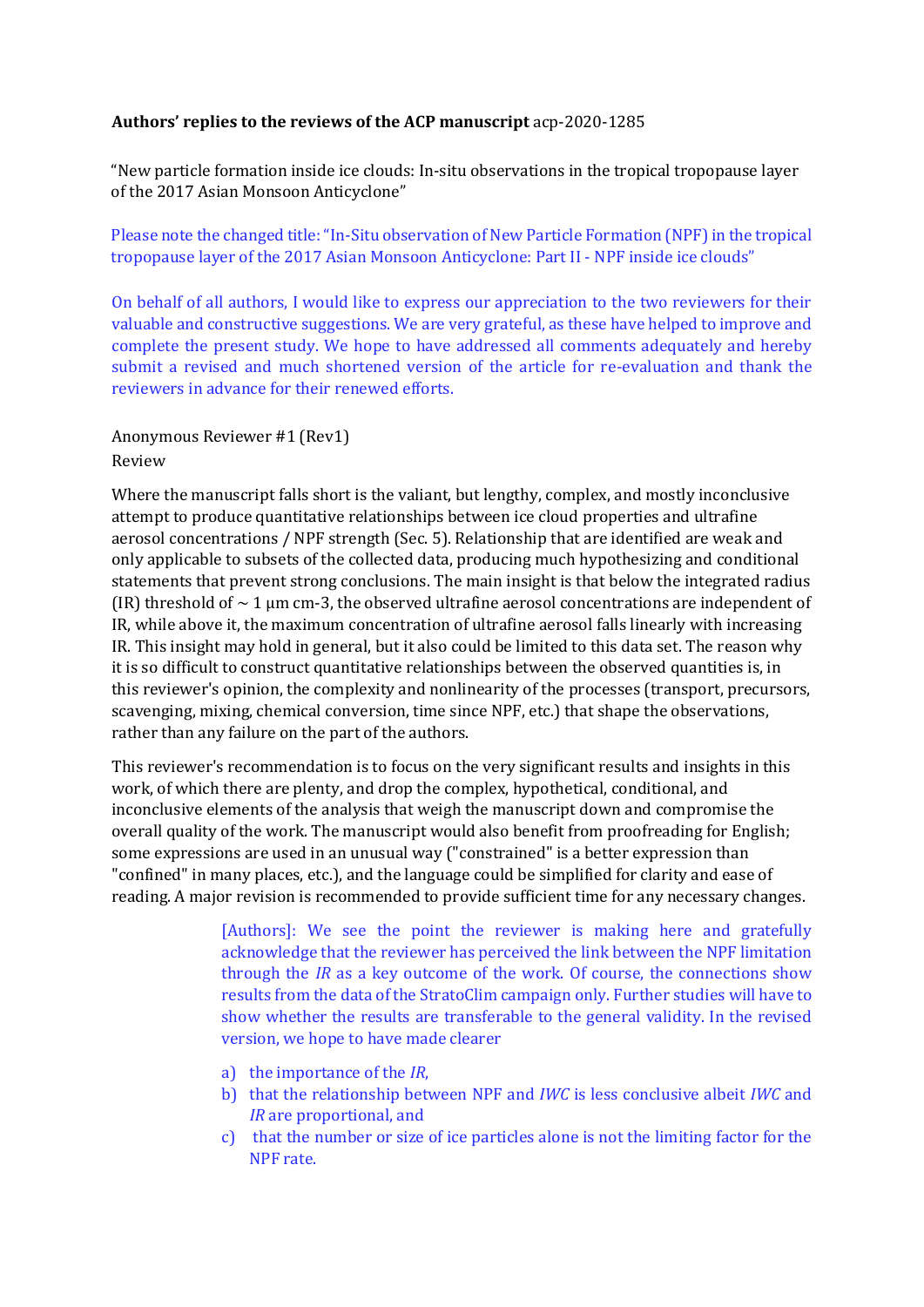With this article, we hope to refine the findings from previous work (e.g. Weigel et al. 2011) on this dependence of NPF and cloud ice with some more in-depth and comprehensive specification.

# Specifics

[Rev1]: Line 58: "From the CLOUD experiments, which were performed under a variety of controlled conditions, it can be deduced that the intensity of NPF (the formation rate of new particles per air volume and per time unit) depends on the concentration of the NPF precursors." Hasn't this been known long before the CLOUD experiments - e.g., https://doi.org/10.1029/2003JD004460, and others?

[Authors]: The passage has been rephrased.

[Rev1]: Line 65: ... indeterminable, because ... (expand a little bit on this for the reader's sake)

[Authors]: The sentence is more clearly formulated in the revised manuscript. Please refer to this point in the new paper version.

[Rev1]: Line 76: "however" may not be necessary here - could be dropped for simplicity.

[Authors]: corrected as suggested.

[Rev1]: Line 77: ". Under real conditions in the atmosphere, however, the concentration of precursor material is spatially and temporally highly variable."

Pleas provide one or two references.

[Authors]: done as suggested.

[Rev1]: Line 93: "Investigations concerning the occurrence of NPF within clouds, or in their immediate vicinity, are sparse ..."

This statement would appear incompatible with the work of Clarke and Kapustin (2006), who report decade of data on particle production, transport, evolution, and mixing in the troposphere, much, if not most of it, near clouds.

> [Authors]: The sentence was misleadingly worded and in the revised version of the article, this passage was rephrased.

[Rev1]: Line 95: "... possible reasons for this are discussed by Wehner et al. (2015)."

Please briefly give some of these reasons - this will be illuminating to the reader.

[Authors]: In the revised manuscript two of the main reasons are provided, which were discussed by specified authors.

[Rev1]: Line 229 "... principally based on the difference of both quantities (cf. Weigel et al. (2011)). " This could be removed.

[Authors]:removed as suggested

[Rev1]: Line 247: "coincidently" replace with "coincide"

[Authors]:corrected as suggested

[Rev1]: Line 280: "computations" replace with "computational"

[Authors]:corrected as suggested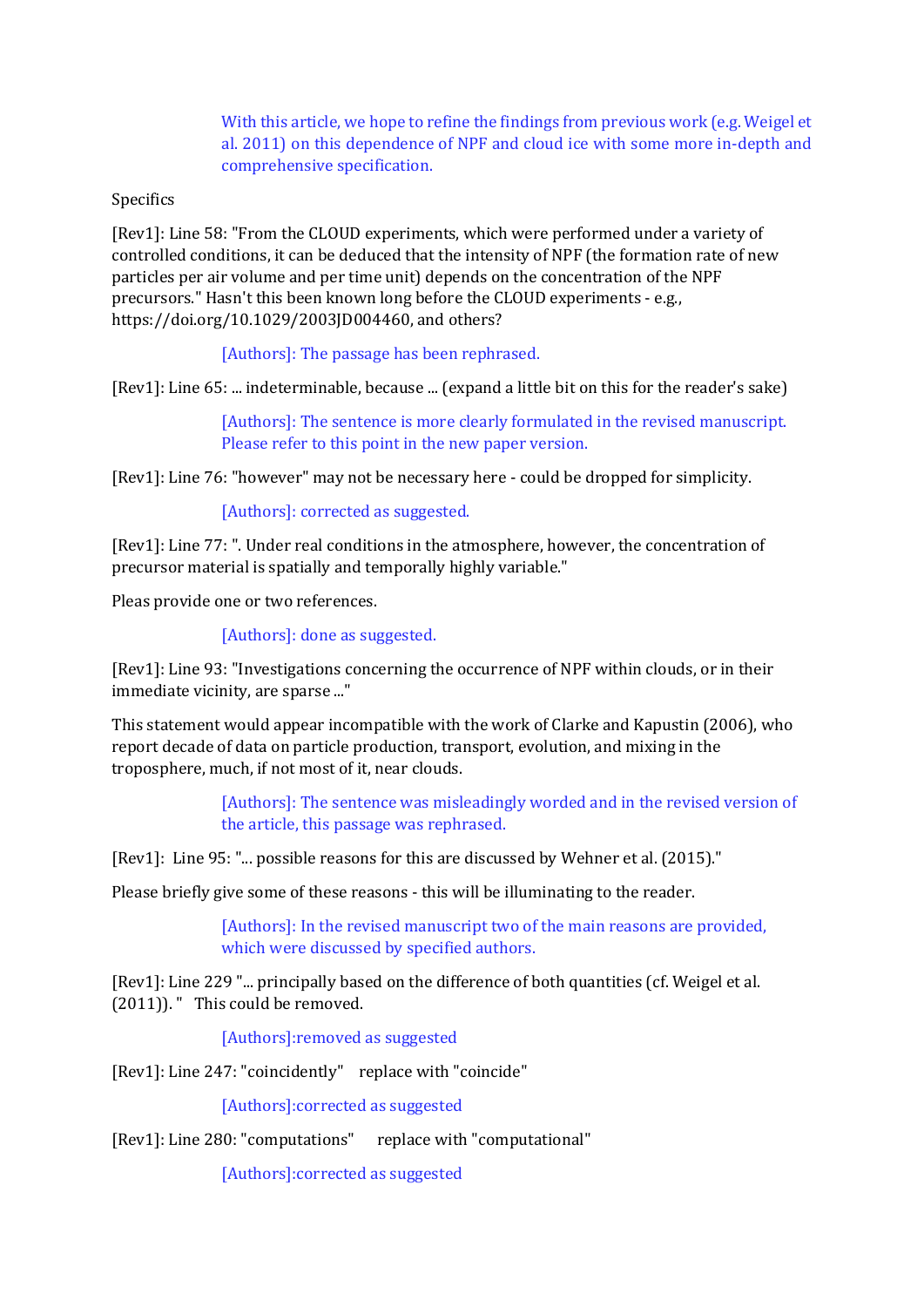[Rev1]: Line 375: "The encountered in-cloud NPF events at altitudes between approximately 11 km and 16.5 km ( $\sim$  355 ? 385 K) had a mean event duration of 14.5 seconds (ranging from one second to a maximum of about 300 seconds)."

"event duration" means "flight time spent in air with in-cloud NPF", is that correct? If yes, please make sure that this is clear, because the reader might otherwise assume that this refers to the time period during which NPF took place.

> [Authors]: The revised paper version implies corresponding definition in the Section 2.2 Terminology and notations.

[Rev1]: Line 648: " It is not likely that a high number of interstitial, non-activated aerosol is accountable for the abundance of submicrometre-sized particles."

Please substantiate that "it is not likely", or if substantiation is not possible, remove the passage.

[Authors]: The sentence was rephrased in the revised article version

[Rev1]: Line 666: "... likely suffice ..." Please substantiate this, or if substantiation is not possible, remove the passage.

# [Authors]: the questionable formulation was revised.

[Rev1]: Line 912: "The IR turned out as appropriate cloud ice related parameter to juxtapose with NPF data." This is a very confident statement given the very limited explanatory power of the IR.

> [Authors]: As already indicated above, we have more clearly emphasised the role of the *IR* as the control variable in the mass increase on particles' growth. Based on the direct proportionality between the integral radius and the particle weight increase, the proportionality between *IR* and the change in the saturation ratio (Appendix B) can immediately be derived. The fact that the limitation of NPF by *IR* is so visible in the data strengthens the hypothesis concerning the main process, which limits in-cloud NPF: the precursors deplete on the ice crystal surfaces, whereas the growth of the ice crystals is proportional to *IR*, hence, understandably the concentration of the precursors depends on the *IR.* Since the *IR* is a commonly used variable in the modelling of the growth process of ice particles (*IR* directly enters the numerical equations describing the particle growth), we would refrain from questioning the validity of the *IR* as suggested by the referee.

Anonymous Reviewer #2 (Rev2)

**[…]** The paper has a bit too much text devoted to qualitative and/or speculative details, and a long-winded writing style which sometimes detracts from its key messages. However, if my comments below can be addressed, this generally very good paper will be well worthy of publication in ACP and it should be highly cited.

#### **Major comments:**

[Rev2]: Based on the scatter in Figure 8, the integral radius doesn't work as well for controlling NPF as one might hope. Of course, given the difficulties of measuring NPF on an aircraft, not knowing accurately precursor concentrations or air mass history, one should not expect too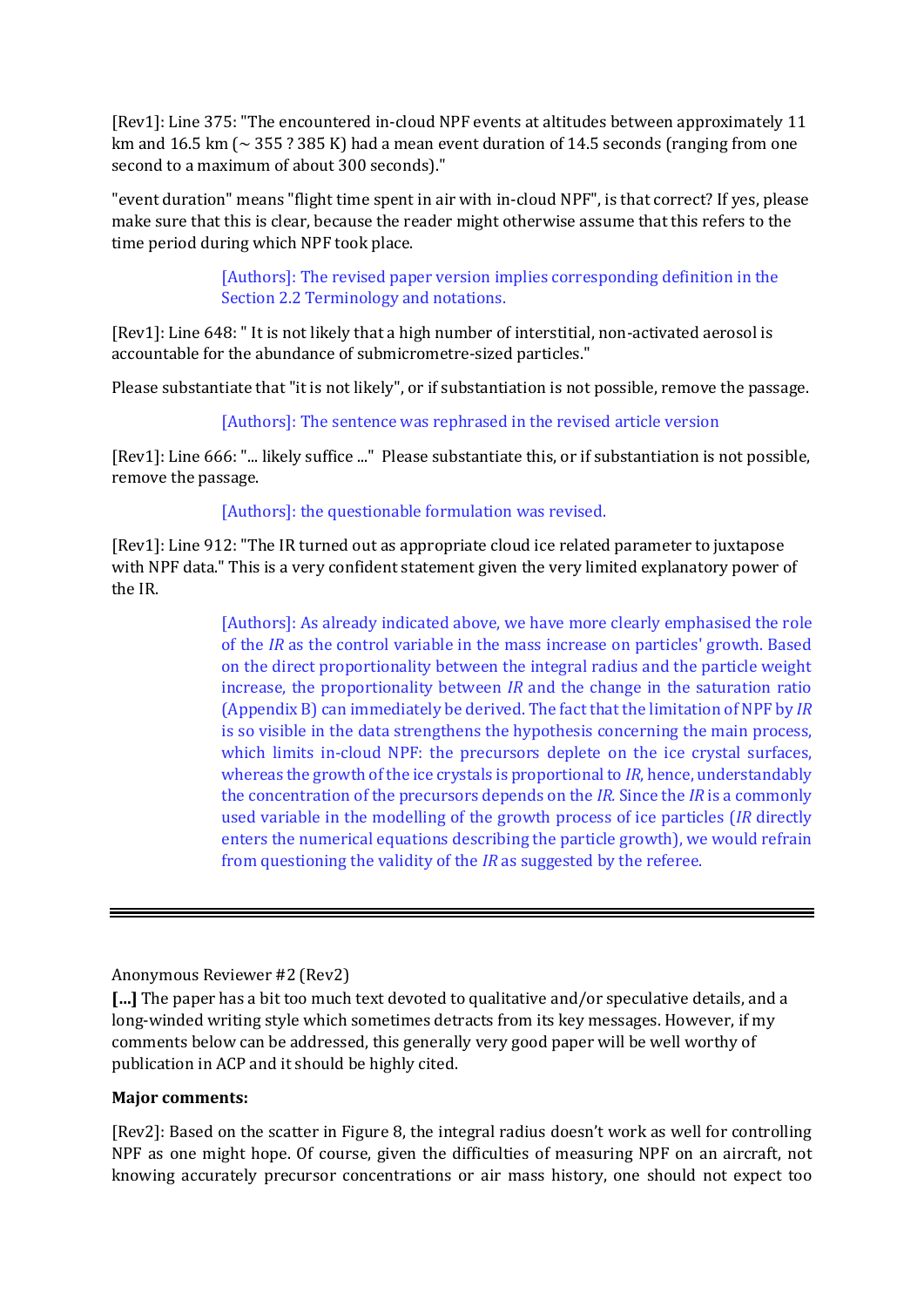much. Perhaps because of this, the authors don't currently present quantitative metrics for whether or not the IR is any use.

So maybe the authors can disentangle the data more brutally to extract some numerical information on the usefulness of the IR? If they excluded data with IWC below a threshold, say 0 on their log scale in Figure 8, then is there some correlation coefficient between IR and N\_uf? Even if no meaningful correlation can be presented, perhaps the message can be firmed up with further stratification of the data? Otherwise, it is hard to justify the lengthy text and detailed discussion associated with the IR in the paper, and the authors could instead substantially streamline these sections and perhaps focus instead on drawing out more quantitative conclusions about the role of in-situ vs liquid-origin cirrus.

> [Authors]: We specified the role of the *IR* more clearly in the revised paper version. The *IR* is the control variable for mass increase on particle growth. Based on the direct proportionality between the integral radius and the particle mass increase, the proportionality between *IR* and the change in the saturation ratio (Appendix B) is directly derivable. As the limitation of the NPF by IR is so clearly visible in the scatter plots strengthens the hypothesis regarding the main process, which limits the in-cloud NPF. The NPF precursors deplete due to their uptake by the ice particles as a function of *IR*, which is a commonly used variable in the modelling of the growth of ice crystals that enters directly into numerical equations, such as the equation describing particle growth.

> Regarding the referee's further remarks in this context: A derivation of a functional relationship between IR and *N*nm is not straightforward, since, as Referee 1 has also noted, this relationship is possibly a special feature in the UT/LS of the AMA. Moreover, the grey markings in the figure are by no means to be understood as sharp boundaries. As was shown by a couple of data points from two independent measurement flights, there will also be data points beyond the grey markings. However, the probability of observation decreases as the grey markings are crossed. The revised version of the article has been shortened considerably and also streamlined at this point according to the reviewer's suggestions.

Weigel et al 2020a is only referred to for specific details, why not take advantage of it for the broader context to avoid repetition (e.g of lines 173-193 in Weigel et al 2020a), and maybe even call this Part II of a 2-paper series (something to discuss with the editors)? The current situation is quite confusing. As another example, the first paragraph of the summary is background information that describes findings that are very similar to those in Weigel et al 2020a and there was not sufficient referencing provided.

> [Authors]: In agreement with several reviewer comments on the two StratoClim campaign NPF papers, which were recently discussed at ACPD:

> \* in the revision of this manuscript we have also deleted essential parts of the text that can be counted as basic knowledge.

> \* deleted some dispensable explanations and instead referred to the introduction in the companion paper.

> \* the reviewer's suggestion to change the title was thankfully adopted for both papers.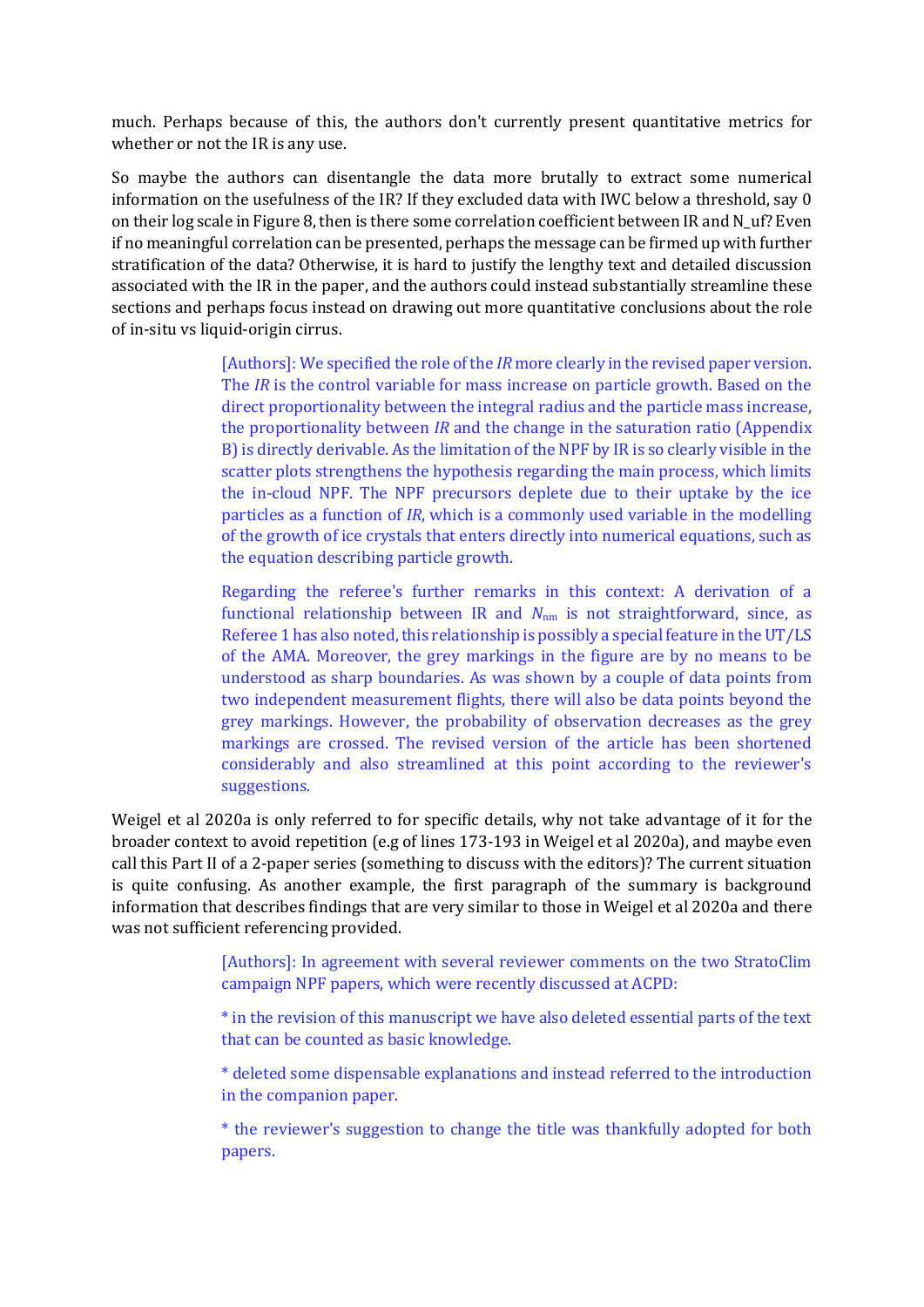## **Minor comments**

[Rev2]: The diversity of units used in the field is confusing (not the authors' fault). Will be helpful to present aerosol number concentrations in cm-3 alongside mg-1 (as concentration in cm-3 is relevant for the molecular collision frequency leading to NPF) and altitudes in km alongside K and hPa throughout the text and especially in section 3.2.

> [Authors]: In Section 3.2, particularly in the conclusions Section, and where else the observations were generally summarised, the specifications of particle number concentrations and geometric heights were included in the revised version of the manuscript. Also Table 1 was expanded by a column with geometric heights. It is understandable that the use of special units is advantageous for different applications. In the present work, the aim was to make the measurements comparable - across the StratoClim campaign observations, but also with earlier measurements from other regions and other seasons for which mass mixing ratios and potential temperature are well suited.

[Rev2]: Figure 2 might be more helpful as a frequency distribution of number concentrations exceeding a threshold, or if the existing figure is accompanied by something like that.

> [Authors]: The reviewer makes an important point here and we agree on the matter. Figure 2 has been updated and the distribution of incident counts has been supplemented for different threshold values of the number concentration *N*nm. The caption and text have been amended accordingly. Please refer to the revised manuscript version.

[Rev2]: L389: "Furthermore, there is no obvious indication that the number of ice particles present had a direct influence on the NPF strength" seems inconsistent with later L516 "Although an ultimate observational evidence is currently lacking, however, these findings suggest that NPF is entirely prevented in cases when Nice substantially exceeds 2-3cm-3" – maybe add a qualification to the earlier statement to make this later statement seem less at odds with it.

> [Authors]: We follow the reviewer's argument and have deleted the first sentence in the revised manuscript version.

[Rev2]: L409 Could cite and discuss Bianchi et al 2020 (an understandable omission given the date this article was posted).<https://www.nature.com/articles/s41561-020-00661-5>

> [Authors]: We fully agree with the referee that the articles mentioned should be cited. However, we find the passage indicated here to be less appropriate, since the results in Bianchi at al 2021 come from ground-based measurements at a high mountains site and the effect in the free troposphere is inferred as follows: "…which suggests that the whole Himalayan region may act as an 'aerosol factory' and contribute substantially to the free tropospheric aerosol population." The lifetime of freshly formed particles is limited to hours (Weigel et al. 2020a). It would be difficult to explain how the near-surface NPF relates to the observations in the UT/LS without providing speculations on very short transport. Nevertheless, the article has now been referenced elsewhere in submitted and revised article as well as in the revised version of Weigel 2020a.

## [Rev2]: L429 what about ammonia?

[Authors]: Indeed, here the referee makes an important point and a statement about the retention of NH4 is added in the revised version of the article.